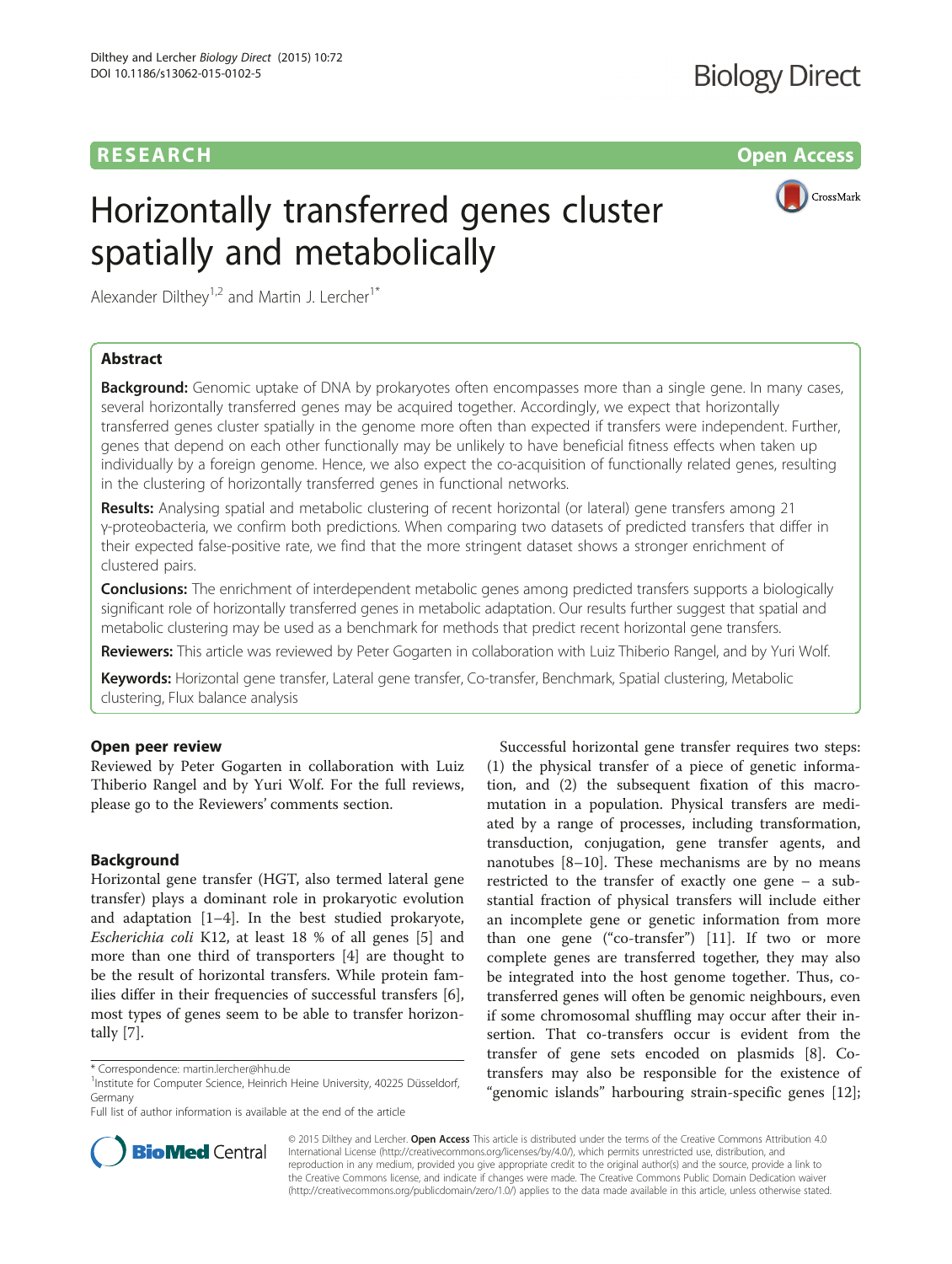<span id="page-1-0"></span>however, these clusters may also correspond to regions in which horizontally transferred genes are integrated preferentially [[8\]](#page-7-0). Despite anecdotal evidence for genomic clustering of horizontally transferred genes, it is presently unclear to what extent such clustering is found throughout bacterial genomes.

Following the physical transfer, the newly acquired genes can spread through a bacterial population, and may eventually become fixed. This fixation may occur simply by random drift, evidenced by recently acquired genes that do not appear to contribute to their host's fitness [[13, 14\]](#page-7-0). However, bacterial genomes tend to loose non-beneficial DNA sequences [[15](#page-7-0)], and non-beneficial horizontally transferred genes are thus unlikely to be retained for long evolutionary periods. In contrast, genes that increase their host's fitness will be aided in their fixation by positive selection, which is particularly effective in many bacterial species due to their large population sizes [[16\]](#page-7-0). This implies that certain genes are more likely to transfer successfully than others: for example, proteins that act by themselves are more likely to provide immediate fitness increases, while an enzyme whose action requires the presence of another enzyme is unlikely to be fixed unless its interaction partner is already present in the host [\[6](#page-7-0), [17\]](#page-7-0). If such a gene is not transferred by itself, but together with its interaction partner(s), chances for a successful integration are expected to rise. Such co-transfers are further facilitated by the organisation of interacting proteins into operons. This argument is related to the "selfish operon" hypothesis [[18\]](#page-7-0), which posits that the close genomic linkage of functionally related genes is favoured by natural selection because it allows their joint transfer to other genomes. However, while the co-transfer of interacting genes is indeed facilitated by their co-localization in an operon, this may not be related to the reason why the operon was formed in the first place [\[19, 20](#page-7-0)]. Below, we analyse individual genomes rather than whole populations, and it is thus possible that some of the observed genes are not fixed in the population; however, genes fixed in a population are more likely to be observed simply because they are present in any genome chosen for sequencing.

Thus, there are reasons to believe that at least part of the genes acquired horizontally by one genome are related to each other (i) in chromosomal positioning (spatial clustering) and/or (ii) through their association in functional networks. Below, we test the generality of these two predictions by comparing the spatial and metabolic clustering of horizontally transferred genes to that of randomly chosen genes across 21 closely related γ-proteobacteria.

While the extent of functional clustering has not been quantified before, its existence has been used to identify gene functions from genomic data. In phylogenetic profiling [\[21](#page-7-0)], the statistically significant co-occurrence of two genes across several genomes is used as evidence for their functional association, thus allowing the transfer of annotations between them.

## Results and discussion

To identify recent horizontal transfers, we used previously published sets of HGT candidates [\[22](#page-7-0)]. In this previous work, gene presence/absence data for orthologous gene families was projected onto the terminal nodes of a wellresolved phylogenetic tree representing vertical inheritance from an ancestral species to 21 extant γ-proteobacteria. Horizontal gene transfers were identified based on the most parsimonious explanation of gene presence/absence [[4\]](#page-7-0). Of 42,677 examined genes, 2,020 (equal penalties for gene gains and losses, terminal.pen1; see [\[4](#page-7-0), [22](#page-7-0)] for details) and 961 (higher penalties for gene gains than for losses, terminal.pen2) putative horizontal gene transfers were mapped to the terminal branches of the phylogeny.

Based on our null model of no association between HGT and the distance of genes along the chromosome, we would expect to find 540 and 145 pairs of genes that are genomic neighbours, respectively, in the two datasets. We actually observe 882 and 401, corresponding to a 1.6- and 2.8-fold enrichment, respectively. Both enrichment values are statistically highly significant (Table 1).

The Escherichia coli K12 genome contains 205 (terminal. pen1) and 85 (terminal.pen2) genes predicted to be the result of recent horizontal transfers. If metabolic interactions were independent of HGT status, we would expect these candidates to contain about 5 and 1 pairs of interacting genes, respectively. We actually observe 24 and 0, respectively (Table [2\)](#page-2-0). For the first, larger set of HGT predictions, this corresponds to a 5-fold enrichment, which is statistically highly significant ( $p < 0.001$ ). The second dataset, with a null expectation of 1 pair, is too small to assess statistical significance.

Our results show clear evidence for a clustering of horizontally transferred genes, both spatially and functionally. The observed clustering scores, quantifying the degree of departure from our null models of no association, range from 1.6 to 5.1.

This analysis is based on rather conservative assumptions: only chromosomally encoded genes are included,

**Table 1** Clustering scores (CC) for spatial clustering of horizontally transferred genes across all examined genomes. Two horizontally transferred (HGT) genes were considered genomic neighbours if they had at most 2 intervening genes between them

| Result set    | # HGT<br>candidates | Expected<br>pairs | Observed<br>pairs | CC    |         |
|---------------|---------------------|-------------------|-------------------|-------|---------|
| terminal.pen1 | 2020                | 540.17            | 882               | 1.633 | < 0.001 |
| terminal.pen2 | 961                 | 144.88            | 401               | 2.768 | < 0.001 |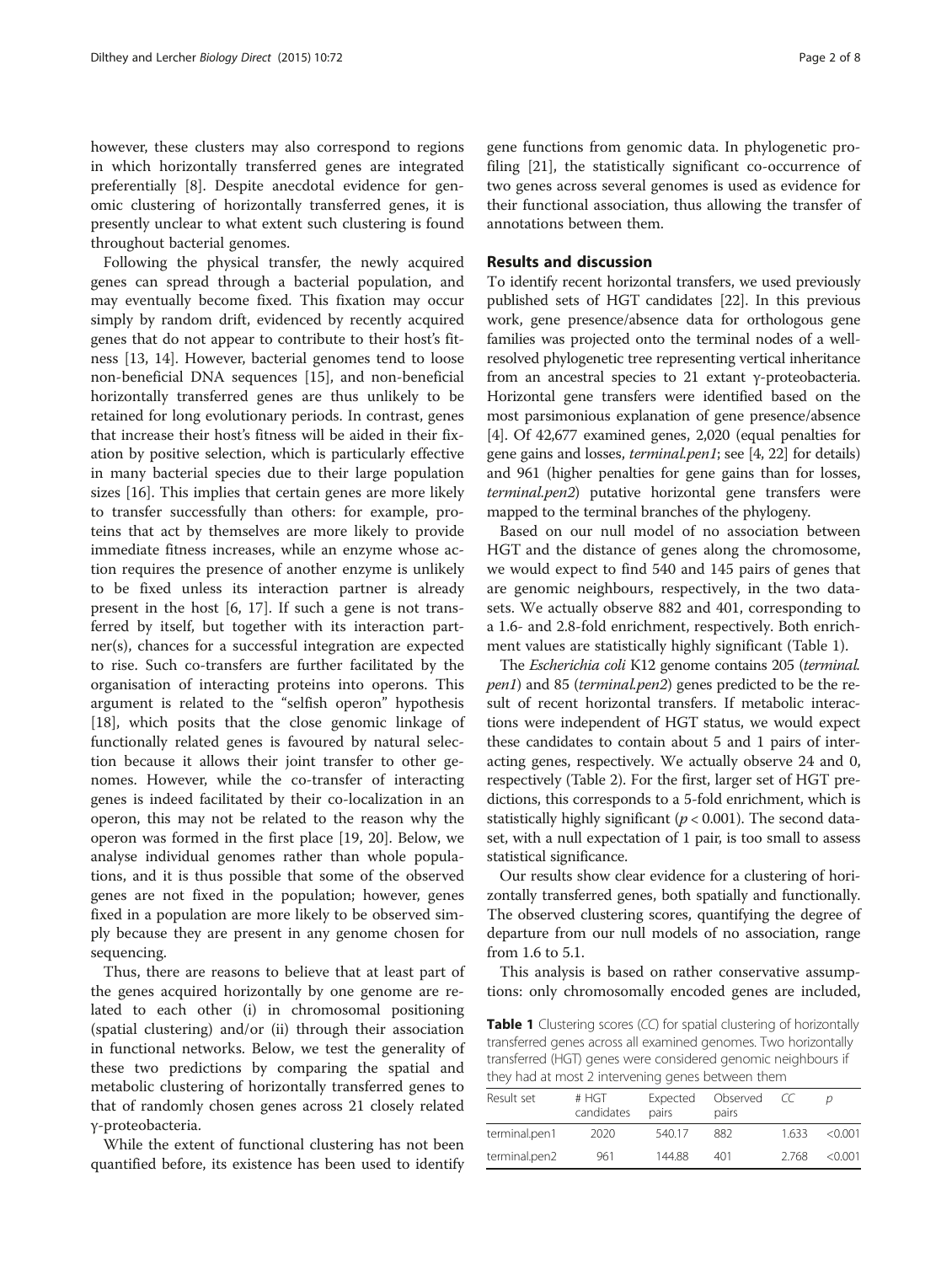<span id="page-2-0"></span>Table 2 Clustering scores (CC) for metabolic clustering of genes recently transferred horizontally into E. coli K12. Two horizontally transferred (HGT) genes were considered metabolic neighbours if they encode reactions that catalyse tightly correlated fluxes in the E. coli K12 metabolic network

| Method        | # HGT<br>candidates | Expected<br>pairs | Observed<br>pairs |       |           |
|---------------|---------------------|-------------------|-------------------|-------|-----------|
| terminal.pen1 | 205                 | 4.68              | 24                | 5128  | $<$ 0.001 |
| terminal.pen2 | 85                  | 0.80              |                   | 0.000 | 0.76      |

only the most recent (therefore most reliably inferred) transfer events are taken into account, and genes without orthologs among the examined genomes are discarded. Finally, our statistical model biases the inferred clustering scores downwards and the inferred  $p$  values upwards, as it does not account for the gaps between potential HGT candidates induced by excluded genes.

We have chosen a method of generalised parsimony for the detection of HGT events, as this method does not rely on local sequence features, which are known to vary systematically with chromosomal position [\[23](#page-7-0)]. As the only information used for our classification is the presence or absence of orthologs in other genomes, it seems very unlikely that two neighbouring genes' probabilities to be classified as horizontally transferred are correlated due to methodological biases.

We found that the clustering score for spatial clustering of the more 'conservative' and smaller data set (terminal.pen2) is, at 2.8, substantially increased compared to the clustering score of the larger set (terminal. pen1), at 1.6. This increase is consistent with a true biological relationship between horizontal gene transfer and spatial gene clustering. The terminal.pen2 dataset is expected to contain less false-positive HGT candidates than terminal.pen1 (due to the increased gain/loss penalty ratio, stronger support is required before a gene is considered to result from HGT): as the fraction of false positives decreases, the strength of clustering grows.

Our results can be interpreted as strong evidence for horizontal co-transfer, e.g., by the uptake of a complete or partial operon by the host genome. Alternatively, it is conceivable that certain genomic regions ("islands") may be more suitable for the integration of foreign DNA [\[8](#page-7-0)], either due to a mutational bias such as a specific nucleotide composition, or due to a selective bias.

## Conclusions

The observed degree of clustering in general and its dependence on the likely false-positive rate within a candidate set suggests that a certain degree of clustering is a typical feature of reliable candidate sets of recently transferred genes. The spatial clustering is consistent with the horizontal co-transfer of neighbouring genes on a continuous stretch of DNA; the mutational process of HGT does not preferentially transfer individual genes [[11\]](#page-7-0), and thus co-transfer is likely if the transferred piece of DNA is large enough. The enrichment of functionally related gene pairs in HGT candidate sets supports the role of HGT in bacterial adaptation; however, because functionally related genes often reside in the same operon, functional and spatial clustering may not be fully independent.

The observed patterns suggest that a quantification of (genomic or functional) clustering may be used as a quality measure for methods that aim to identify horizontally transferred genes: candidate sets produced by different methods (or parameter settings) can be tested against each other. This benchmarking approach may be most useful for methods that detect relatively recent transfers. Furthermore, its application requires that the expected age distributions of HGT events are similar between compared methods, as the strength of clustering likely decreases with increasing age.

Note that this method is only suited to compare false discovery rates, but does not inform about the sensitivity; a dataset constructed using more stringent parameters will likely have fewer false positive predictions of HGT, but may also have more false negatives. For a meaningful comparison of two methods, one should thus also take the absolute numbers of HGT predictions into account. All HGT detection methods that involve tuneable parameters are expected to show a trade-off between sensitivity and specificity, resulting in a negative correlation between size and positive predictive value of HGT candidate sets, just as observed between our terminal.pen1 and terminal.pen2 datasets. This phenomenon might be used to select appropriate parameters for a given study.

## **Methods**

## Identification of horizontally transferred genes

We employ the HGT data described in [\[22\]](#page-7-0). Briefly, this data was derived as follows: stringent orthologous singlegene families were identified for 31 γ-proteobacterial strains, based on reciprocal best Blastp-hits (E-value cutoff  $10^{-40}$ ) among all pairs within one orthologous family. The stringency of orthology assignment can lead to false negative predictions (i.e., a gene is considered absent despite being present in the genome). However, any inaccuracies due to false negatives should only add noise to the analysis, but are not expected to bias the results towards the observed signals. A phylogenetic tree representing vertical inheritance was reconstructed from a concatenated alignment of 114 gene families with one representative in each analysed genome. Note that the grouping of the insect symbionts Wollbachia, Buchnera, and Blochmannia into a single clade may represent an artifact due to similar compositional biases resulting from their similar lifestyle [[24](#page-7-0)];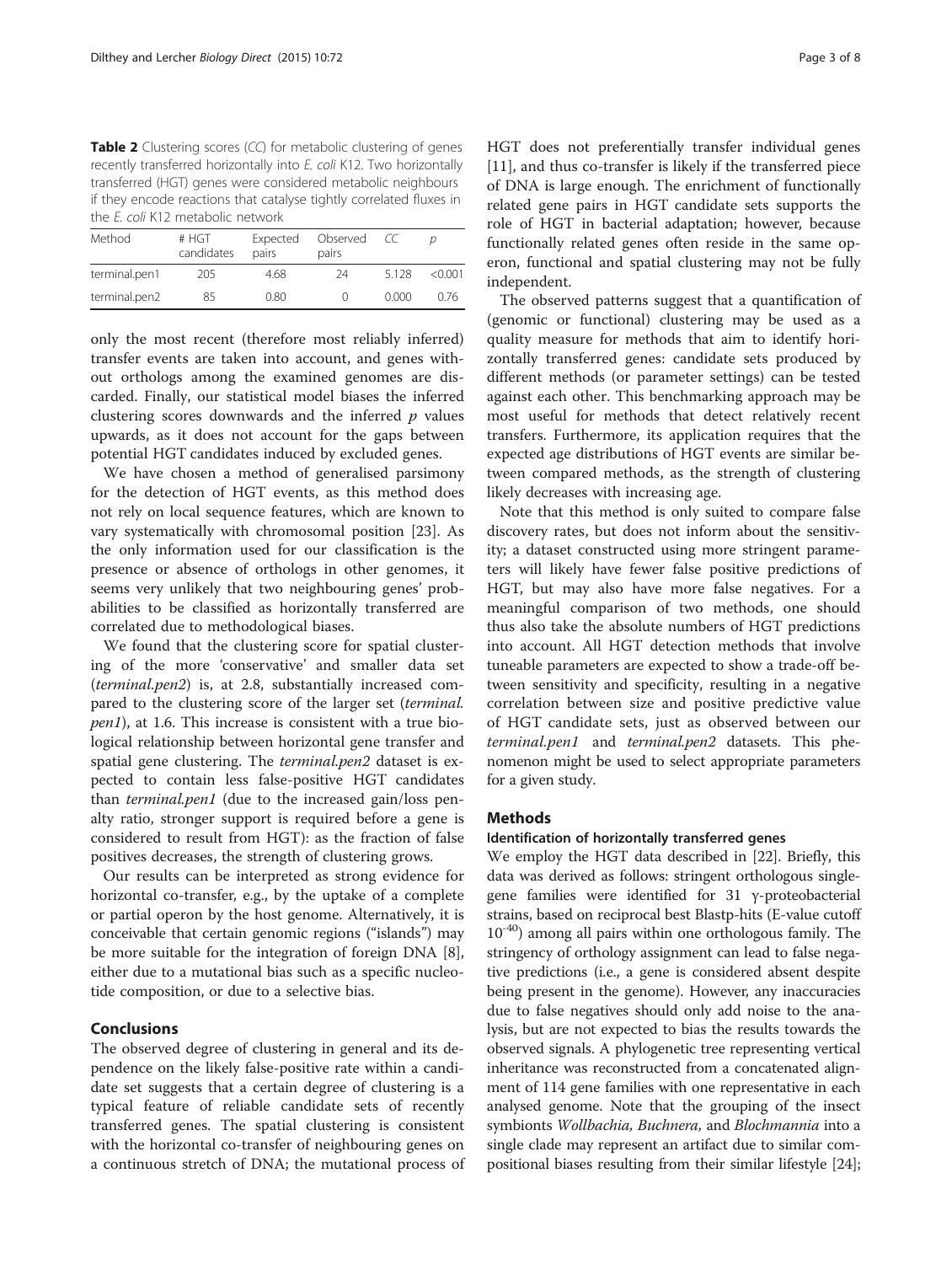however, as we restrict our analyses to the terminal branches, inaccuracies in the phylogeny are not likely to severely bias our results. Because 7 species were classified as outgroups and 3 species had unresolved positions in the tree, horizontally transferred genes were identified for 21 closely related γ-proteobacterial species (or strains of species) on this tree: E. coli (4x), Shigella (2x), Salmonella (3x), Yersinia (3x), Photorhabdus, Wigglesworthia, Blochmannia, Buchnera (3x), Haemophilus (2x), and Pasteurella. For each gene family, the presence/absence pattern was projected onto the phylogenetic tree. The most parsimonious explanation for the phyletic pattern in terms of gene gain and loss events across the tree was identified using generalised parsimony (under the DELTRAN model; for details see [[22](#page-7-0)] and [[4](#page-7-0)]).

For the present analysis, we only considered HGT events in the terminal branches of the phylogenetic tree. Thus, a gene is only labelled as horizontally transferred if the most parsimonious scenario includes a gain event after the host genome's divergence from the last common ancestor with any other genome in our dataset. This approach is conservative and will, compared to including more ancient events, produce less false positive HGT candidates. All other genes were labelled as not horizontally transferred. 'Singleton' genes, for which we could not identify any orthologs within our dataset, are prone to be mis-annotations; to be conservative, we also did not label these as horizontally transferred. We further excluded plasmids from the analysis.

If we assume that average genome sizes are roughly constant over evolutionary time, then gene losses and gene gains by horizontal transfer have to balance [\[25](#page-7-0)]; this corresponds to a gain/loss penalty ratio  $P_{\alpha}/P_{\alpha} = 1$  in the parsimony calculation [\[22\]](#page-7-0). Conversely, previous authors have argued for a gain penalty that is twice the penalty for losses  $(P_g/P_l = 2)$  [\[26](#page-7-0)]; while this seems appealing due to the much higher mutational probability of gene losses compared to transfers, it leads to an unrealistic decrease in average genome sizes over evolutionary time [[25\]](#page-7-0). Here, we apply both penalty ratios, leading to two candidate sets of horizontally transferred genes. Within 2977 gene families that include one E. coli K12 gene plus at least one additional gene in another genome, we identified a total of 3620 horizontal transfers with gain/loss penalty ratio 1 (terminal.pen1), and 2272 transfers with gain/loss penalty ratio 2 (terminal. pen2). We restricted our analysis to the 2020 (terminal. pen1) and 961 (terminal.pen2) HGT events mapped to the terminal branches of the phylogeny.

## Statistical model for spatial clustering

Let genome  $G$  contain  $n$  genes, out of which a number  $c$ are HGT candidates (in the candidate set at hand). Set  $H_i = 1$  if the *i*-th gene is considered to be horizontally transferred in the current candidate set. Set  $C_i = 1$  if  $(H_{i+1} = 1 \text{ or } H_{i+2} = 1 \text{ or } H_{i+3} = 1)$ , i.e., if at least one of its three nearest right-hand side neighbours is also transferred; else set  $C_i = 0$ . Then count the number of such transferred neighbour pairs:

$$
Count_G = \sum_{i=1}^n C_i.
$$

By including not only immediate genomic neighbours, we partly account for the effect of gene rearrangements after a transfer. By considering up to four genes at the same time, we remain within the length of  $\sim$ 90 % of operons in E. coli as estimated based on RegulonDB [\[27\]](#page-7-0).

The expected value of  $Count_G$  under the null model of no spatial association between horizontally transferred genes can be specified algebraically:

$$
E(Count_G) = (n-1) * \frac{c}{n} * \frac{c-1}{n-1} + (n-2) * \frac{c}{n} * \frac{n-c}{n-1}
$$
  
 \* 
$$
\frac{c-1}{n-2} + (n-3) * \frac{c}{n} * \frac{n-c}{n-1} * \frac{n-c-1}{n-2} * \frac{c-1}{n-3}
$$

## Statistical model for metabolic clustering

For E. coli K12, detailed and reliable information about functional relationships within the metabolic network is available. Thus, metabolic clustering was only assessed for this strain. We obtained a list of metabolically coupled gene pairs  $(L_1)$  from [[28\]](#page-7-0). Two genes were considered to be coupled if any given flux through the reaction catalysed by one gene enforces a proportional flux through the reaction catalysed by the other ('full coupling' in the language of [\[28](#page-7-0)]). Thus, at least in E. coli K12, the two genes are fully dependent on each other in their function.

For  $n = 4242$  examined genes in the E. coli K12 genome, there are  $n \times (n-1)/2$  possible pairs in total. With  $L_1$  = 701 identified fully coupled pairs, the *a priori* probability of any given pair to be coupled was thus  $p_1 = L_1$ /  $(n \times (n-1)/2)$ . Now consider an HGT candidate set C of  $n_2$  genes, among which (n<sub>2</sub> x (n<sub>2</sub>-1)/2) interactions are possible. If metabolic coupling was unrelated to horizontal transfers, we should then expect to find  $p_1$  x ( $n_2$  x  $(n_2-1)/2$ ) metabolically coupled pairs of horizontally transferred genes.

## Clustering scores and  $p$  values

To quantify deviations from our null models of no spatial (or no metabolic) clustering, we defined the clustering score CC as the observed number of neighbouring pairs divided by the corresponding expected value.  $CC > > 1$  indicates strong clustering, while  $CC < 1$  indicates that there is less spatial or metabolic clustering than expected.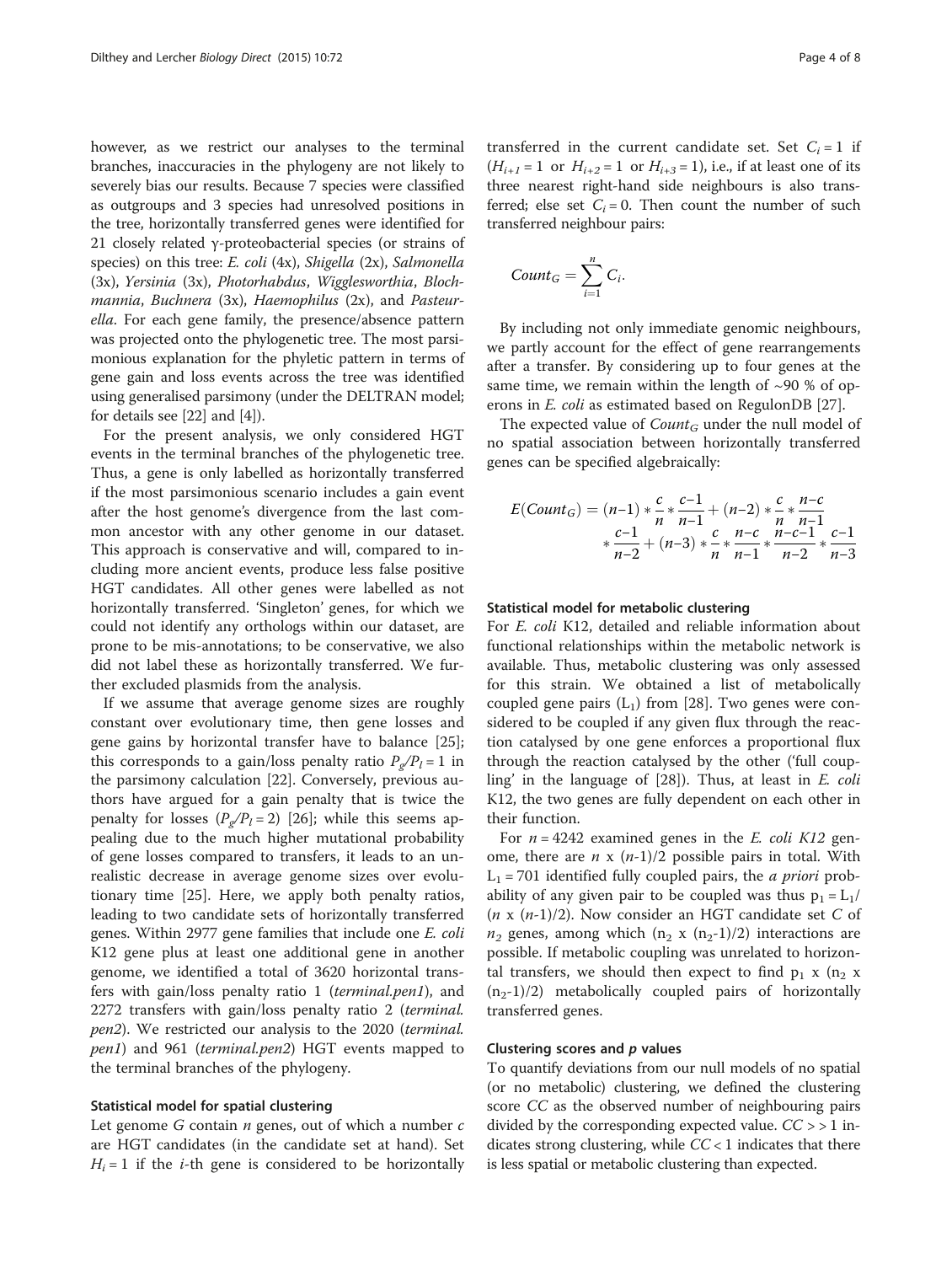To assess the significance of our observations,  $p$  values were computed by randomizations. For 'spatial'  $p$  values, we randomly distributed the observed number of HGT candidates over each of the 31 examined genomes and counted the number of resulting pairs. In our simulations, we assume all examined genes (i.e., potential HGT candidates) to be arranged in a consecutive way in their host genomes, in particular without gaps between them (this corresponds to the statistical model we use for computing the expected value of  $Count_G$ ). However, as described above, we treat all 'singleton' genes as non-HGT. This effectively introduces gaps between the examined genes when counting the actual number of observed pairs, which we don't account for in our statistical model. Thus, the assumed expected values are biased upwards, and the computed clustering score  $CC$  and the  $p$  values are conservative.

'Metabolic'  $p$  values were computed in a similar manner, by randomly assigning HGT status to the genes that form the  $E.$  coli  $K$  12 interaction network. The topology of the interaction graph was treated as fixed.

## Reviewers' comments

## Reviewer's report 1: Johann Peter Gogarten in collaboration with Luiz Thiberio Rangel, University of Connecticut

The manuscript presents interesting results, namely that recently transferred genes are frequently located near other recently transferred genes, and that these neighboring genes show more frequent metabolic interactions than expected by chance. The methods for the assembly of gene families and HGT inference are consistent. I agree with the authors' interpretation that this observation is likely caused by the simultaneous transfer and integration of neighboring genes into a recipient genome, although the authors did not provided arguments to refute the alternative hypothesis cited in the last paragraph of the [Results](#page-1-0) [and Discussion](#page-1-0) section (spatial clustering due to integration hotspots). It might be useful to discuss the alternative explanation for transferred genes frequently neighboring each other (integration hotspots) more prominently.

Authors' response: We followed this suggestion and now discuss the alternative hypothesis in the background section, when we explain the motivation for our study.

My main concern is that this manuscript does not do justice to the work others have done regarding the cotransfer of genes:

Phylogenetic profiling [\[1](#page-7-0)] is an approach to identify the function of genes due to their frequent co-occurrence in genomes. A whole branch of bioinformatics has emerged implementing better approaches to phylogenetic profiling to infer gene functions and interactions – the popularity of this approach is illustrated by the foundational publication being cited over 1700 times.

Authors' response: now discussed briefly at the end of the [Background](#page-0-0) section.

The relationship between gene clustering and gene transfer was the subject of the selfish operon theory [\[2](#page-7-0)]. While this theory had its critiques, I think this theory should at least briefly be summarized, and certainly a proper citation to this work should be included - it does not seem sufficient to cite one paper discussing a possible shortcoming of this theory (the critique in [\[3](#page-7-0)] is based on the observation that essential genes are also clustered, from which I would conclude that essential genes are also transferred - for which ample evidence has accumulated [\[4, 5](#page-7-0)]).

Authors' response: done.

Other criticisms:

Many of the citations in the text are field codes [\[4](#page-7-0)] that are not included in the bibliography (e.g., McDaniel 2010, Martin McInerny 2010, ….). In addition, the author date format is used for Chan et al. 2009, but the references are not given in alphabetical order.

Authors' response: corrected.

In the [Background](#page-0-0) section the authors discuss the frequency of "recent" gene transfer. The cited manuscript [[6\]](#page-7-0) identifies genes acquired in E. coli since the divergence from Salmonella. Many of these transfers are much more ancient that the transfers discussed in this manuscript. Also, the approach in [[6](#page-7-0)] is based on compositional analyses and will detect only a fraction of the recent transfers between close relatives, whereas the authors' approach is based on gene presence absence data.

Authors' response: we removed "recent"; this section only aims to emphasize the importance of HGT for bacterial evolution.

Page 4: The discussion of successful transfer describes fixation in the population as one integral step of a successful transfer, and furthermore claims that drift could not be responsible for fixation due to the large population size of "free living bacteria".

A) A larger bacterial population will likely experience more neutral and nearly neutral transfers into members of the population. If the number of genes acquired by members of the population is proportional to population size, then similar to the rate for neutral substitutions being independent of population size, one should expect that the fixation of neutral acquired genes due to drift is independent of populations size. The impact of population size is on what is seen by selection as advantageous or detrimental, i.e. a large population will have fewer nearly neutral acquired genes. Many recently acquired genes in individual bacterial genomes appear to not increase the fitness of the recipient, and many of these genes are likely to be lost from the population on the long run [\[4](#page-7-0), [7](#page-7-0)].

Authors' response: Some neutral sequences may indeed be fixed by drift alone. However, there appears to be a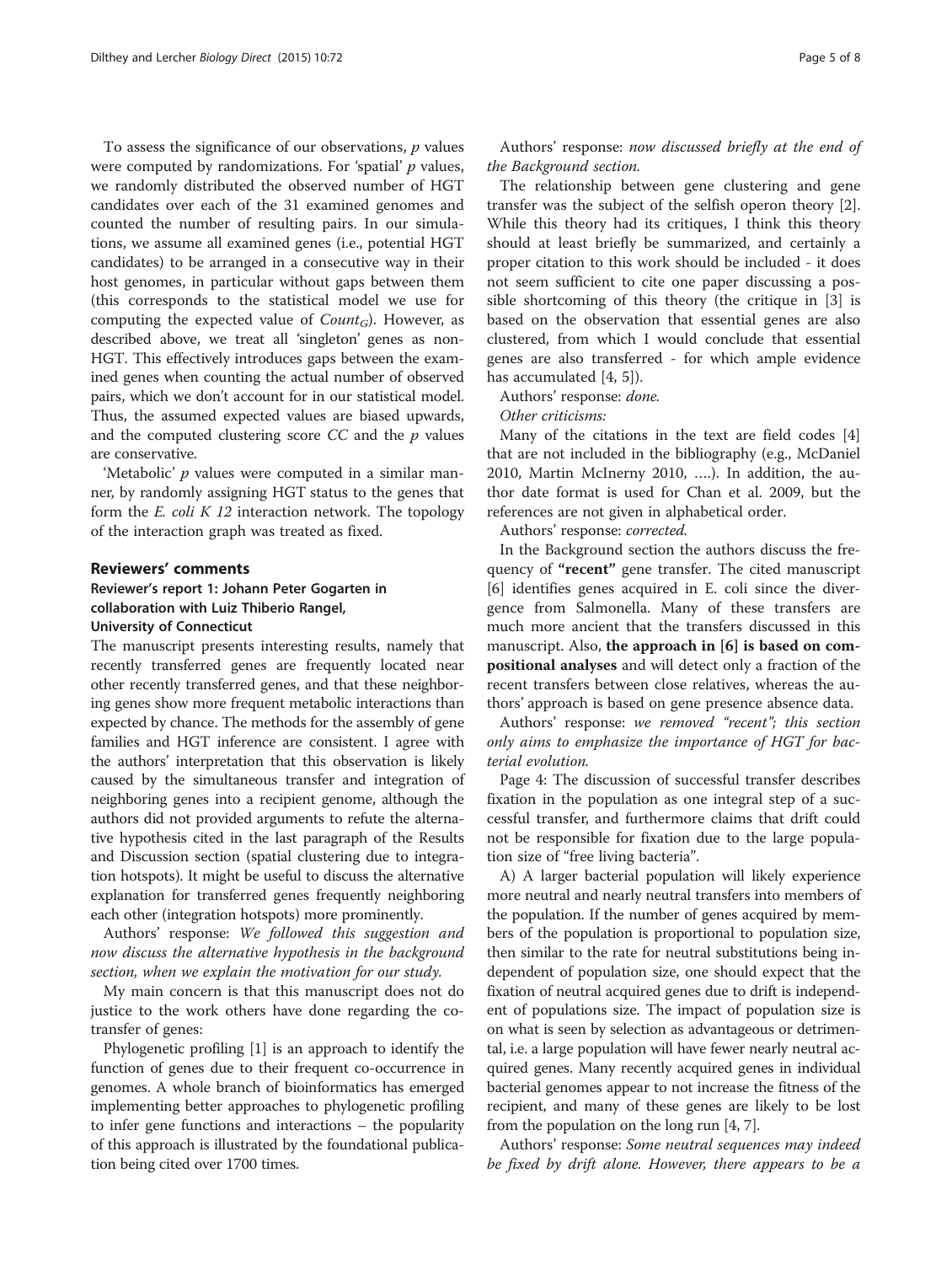deletion bias in bacterial genomes [\[15](#page-7-0)]; sequences that have no beneficial fitness effect are thus unlikely to survive for long periods. This is now discussed fully.

B) many of the strains included in this study are not free-living and undergo frequent bottlenecks.

Authors' response: we rewrote this section and removed the adjective "free-living".

C) The presented analysis does not distinguish between genes being fixed in a population and genes being present in only a few members of the population that were cultured and sequences.

Authors' response: This is of course true, as we only analyzed individual genomes; this is now discussed.

D) The strong black queen hypothesis suggests that genes may be useful for a population without being fixed in all members of the population [[8, 9\]](#page-7-0).

Authors' response: The fixation of all observed horizontally transferred genes is not essential to our argument, which is now spelt out in the [Background](#page-0-0) section.

Page 4, line 13: No citation is provided for the assumption that if two genes are transferred together, they will likely be fixed together. One solution would be to turn this into subjunctive mood (e.g. "they may be integrated into the host genome together."

Authors' response: changed as suggested.

Page 4, line 42: Citation of [[10](#page-7-0)] would be appropriate here.

Authors' response: indeed; done.

Page 5, line 27: "genomic distance" should be defined as distance of genes within a genome. At first reading many will associate the term with distance between genomes.

Authors' response: clarified as suggested.

Page 6, line 47: HGT consists of two processes, both of these can create a bias. Hotspots for gene integration could lead to clustering of genes integrated into the genome. The genomic uptake sequences would bias what is taken into the cell, but I am not aware that these will impact the region where sequences are integrated.

Authors' response: clarified.

Page 8 line 55: These are not different species as claimed. Many of these are strains belonging to the same species. See the above comment on fixation.

Authors' response: we replaced "species" by "genomes" or "strains" where appropriate.

In describing the HGT mechanisms the authors could mention "nanotubes" [\[11](#page-7-0)]

Authors' response: done.

The authors only use only transfers into the terminal branches in this study, thus I don't think that the uncertainly of the assumed genome phylogeny (which is taken from [\[12\]](#page-7-0)) matters much, but I think it worthwhile to point out that the grouping of the insect symbionts, Wollbachia, Buchnera and Blochmannia (the authors

consistently use a different spelling, but Friedrich Blochmann spelled his name with two "n") into a single clade may represent an artifact due to similar compositional bias resulting from their similar lifestyle [\[13\]](#page-7-0).

Authors' response: now discussed.

It would be interesting to indicate the standard deviation expected from the random distributions used as null hypothesis. Also, are the distributions parameterized to calculate the P-value? If yes, which distribution is assumed?

Authors' response: The distributions are not parameterized; the p values are calculated simply as (number of randomized  $CC \ge CC_{observed} + 1$ //(number of randomizations  $+1$ ), where the " $+1$ " terms account for the observation itself.

## References used by Reviewer 1

- 1. Pellegrini M, Marcotte EM, Thompson MJ, Eisenberg D, Yeates TO: Assigning protein functions by comparative genome analysis: protein phylogenetic profiles. Proc Natl Acad Sci U A 1999, 96:4285–8.
- 2. Lawrence JG, Roth JR: Selfish operons: horizontal transfer may drive the evolution of gene clusters. Genetics 1996, 143:1843–1860.
- 3. Pál C, Hurst LD: Evidence against the selfish operon theory. Trends Genet TIG 2004, 20:232–234.
- 4. Gogarten JP, Townsend JP: Horizontal gene transfer, genome innovation and evolution. Nat Rev Microbiol 2005, 3:679–87.
- 5. Andam CP, Gogarten JP: Biased gene transfer in microbial evolution. Nat Rev Microbiol 2011, 9:543–55.
- 6. Lawrence JG, Ochman H: Molecular archaeology of the Escherichia coli genome. Proc Natl Acad Sci USA 1998, 95:9413–9417.
- 7. Lawrence JG: Selfish operons and speciation by gene transfer. Trends Microbiol 1997, 5:355–359.
- 8. Fullmer MS, Soucy SM, Gogarten JP: The pan-genome as a shared genomic resource: mutual cheating, cooperation and the black queen hypothesis. Front Microbiol 2015, 6:728.
- 9. Morris JJ, Lenski RE, Zinser ER: The Black Queen Hypothesis: evolution of dependencies through adaptive gene loss. mBio 2012, 3.
- 10. Jain R, Rivera MC, Lake JA: Horizontal gene transfer among genomes: the complexity hypothesis. Proc Natl Acad Sci U A 1999, 96:3801–6.
- 11. Dubey GP, Ben-Yehuda S: Intercellular nanotubes mediate bacterial communication. Cell 2011, 144:590–600.
- 12. Lercher MJ, Pál C: Integration of horizontally transferred genes into regulatory interaction networks takes many million years. Mol Biol Evol 2008, 25:559–567.
- 13. Herbeck JT, Degnan PH, Wernegreen JJ: Nonhomogeneous model of sequence evolution indicates independent origins of primary endosymbionts within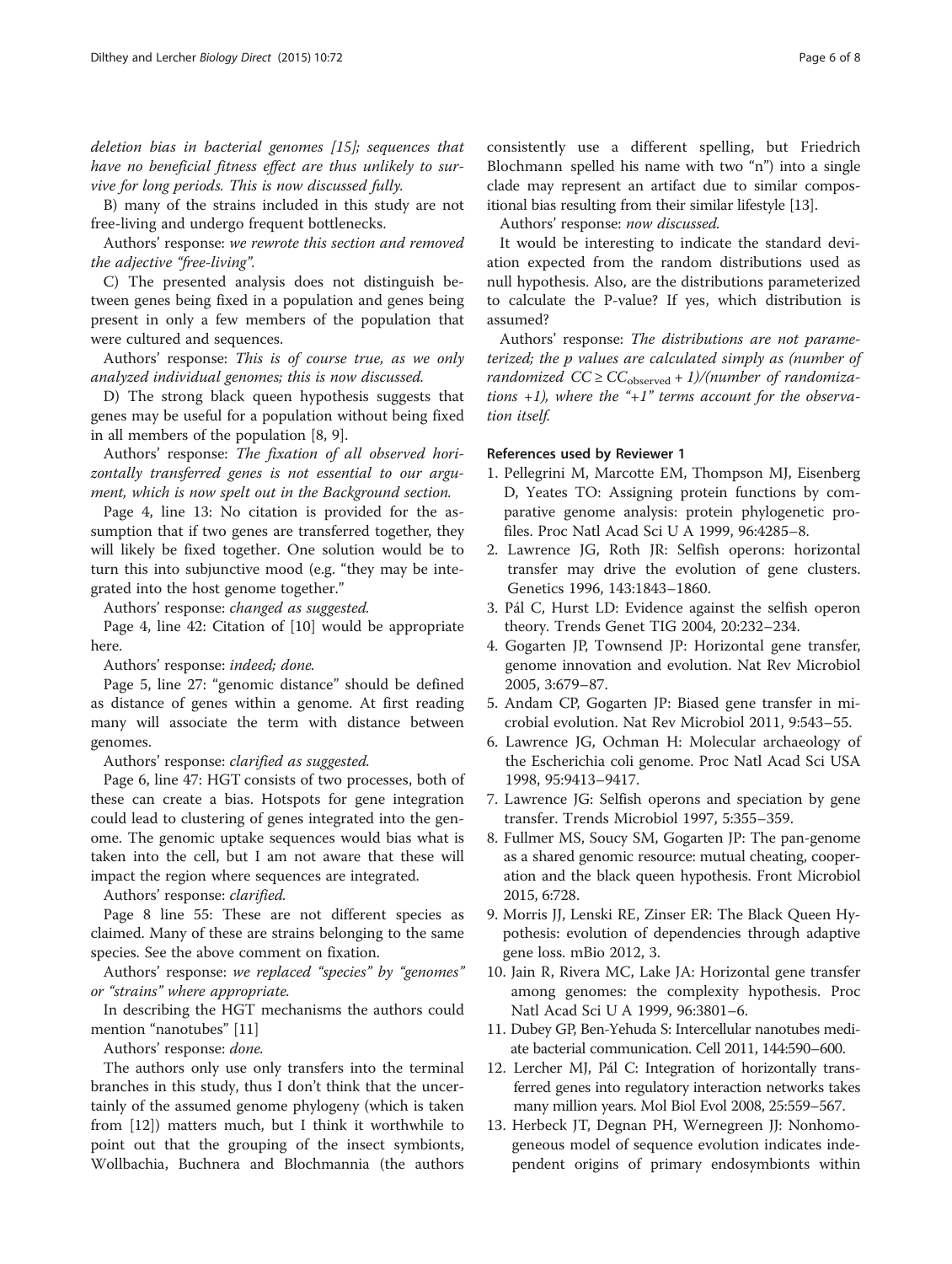the enterobacteriales (gamma-Proteobacteria). Mol Biol Evol 2005, 22:520–532.

#### Reviewer's report 2: Yuri Wolf, NCBI

Dilthey and Lercher find that genes, predicted to be recent acquisitions in individual gamma-proteobacteria, are non-randomly distributed in the recipient genomes. The topic is quite interesting and the general approach is reasonable. At the same time the specific methods, as implemented by the authors, are a bit too coarse in my opinion.

## Reviewer recommendations to authors

First, the "stringent orthologous single-gene families", identified "based on reciprocal best Blastp-hits (E-value cutoff 10^-40) among all pairs within one orthologous family" (Methods) are prone to false negatives due to the very stringency of the criteria. False negatives manifest themselves as gaps in the presence/absence pattern and, in the course of the analysis, can lead to falsely predicted acquisitions. Full-scale construction of orthologous families is prohibitively expensive if attempted for many thousands of completely sequenced microbial genomes, available today, but for the set of 31 gamma-proteobacteria it is a relatively trivial exercise in bioinformatics.

Authors' response: we agree that alternative methods with fewer false positives exist. However, any inaccuracies due to false negatives should only add noise to the analysis, but are not expected to bias the results towards the observed signal. This is now stated in the manuscript.

Second, along the same lines, parsimony analysis is somewhat too blunt a tool to infer gene acquisitions. At the given scale there is absolutely no reason not to use probabilistic methods of inference that are easily available (like EREM, COUNT or GLOOME; a large family of Bayesian inference methods can also be adapted to the task). The primary advantage of these estimates is that they are not dependent on the gain/loss ratio, declared a priori, but infer it from the data. Also, most such methods provide posterior probabilities to the inferred events, which could serve as a more natural stringency parameter.

Authors' response: probabilistic methods assume a constant rate of gene acquisition (and loss) along the phylogeny. If we assume that HGT occurs in bursts in response to environmental changes (which seems likely, see, e.g., Pal et al. 2005), then this assumption is not warranted. Thus, it seems far from clear that probabilistic methods outperform parsimony unless they are informed about environmental changes.

Finally, the assumption of the random model, to which the authors compare the empirical data, are somewhat unrealistic. It is too much to expect that a newly acquired gene would be inserted into the recipient genome anywhere with equal probability. One can argue that the very existence of locations, effectively prohibited as insertion sites (e.g. right in the middle of F0 ATPase operon), is sufficient to reject the postulated random model even if the all acquired genes are acquired independently. I would suggest to use the opposite extreme to allow random insertions only between predicted directons - in the test. If even this model is incompatible with the data, the case for concerted acquisitions would be much stronger. To forestall an obvious argument "yes, these are rough estimates, but they should be good enough as a first approximation", I would say that probably there is no doubt in the community that gene acquisitions are not distributed strictly randomly. It is the quantitative component that is of much interest (what fraction of acquisitions those concerted events comprise), and the methods, chosen by the authors, make these quantitative estimates less reliable.

Authors' response: we indeed chose the simplest conceivable null model, which will not be a faithful representation of HGT insertion positions even if all horizontally transferred genes indeed integrated independently. The alternative model suggested by the reviewer appears overly conservative, but would certainly help to better quantify the amount of clustering. However, we see the main contribution of this paper in its suggestion of a benchmark for HGT detection methods (see also below), and for this the chosen model appears sufficient.

On the technical/presentation side, there are many small glitches that need to be fixed in the final version. There are multiple problems with reference formatting, like "gene transfer agents [\[8](#page-7-0), [9](#page-7-0)]" (p. 4 and throughout the whole text).

Authors' response: corrected.

I also have a general technical suggestion: as the authors perform permutation analysis to estimate the p-values (p. 10), the analytically computed expectations (p. 9) are, essentially, unnecessary. The advantage of using simulations-derived expectations is in that it would allow analysis under more sophisticated random models (e.g. with explicitly defined gene insertion hotspots) that might be easily implemented directly, but difficult for analytical solution.

Authors' response: agreed. We do however prefer to provide an analytical expectation where this is possible.

#### Abbreviation

HGT: horizontal gene transfer.

#### Competing interests

The authors declare that they have no competing interests in the paper.

#### Authors' contributions

AD developed the algorithms and statistics and performed the analyses. MJL conceived of the study. AD and MJL designed the study, interpreted the results, and wrote the manuscript. Both authors read and approved the manuscript.